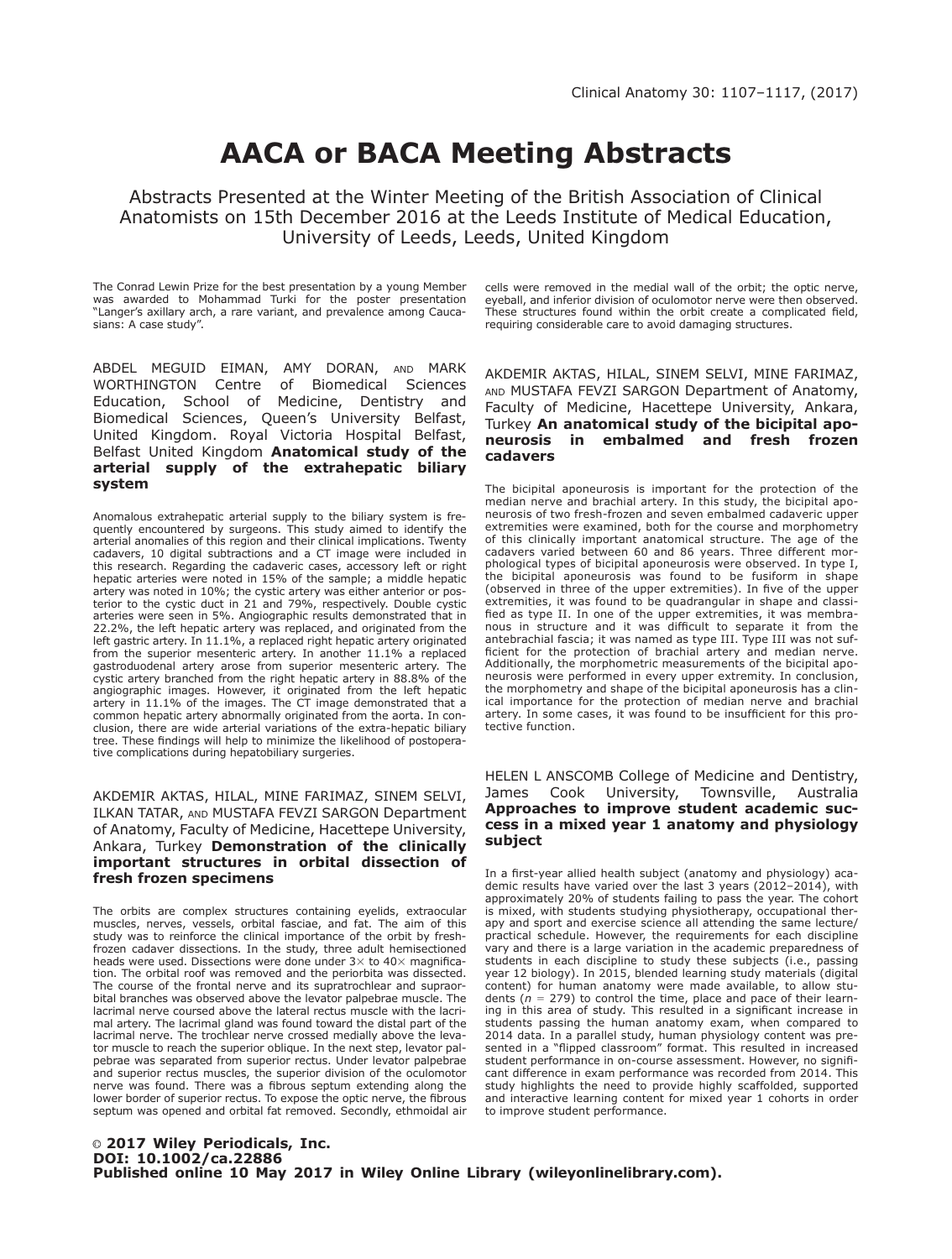HELEN L. ANSCOMB College of Medicine and Dentistry, James Cook University, Townsville, Australia Can teaching delivery mode lead to ongoing changes in student performance within human anatomy?

In a 6-year MBBS course, students can undertake optional "selective" study in human anatomy during year 3. This subject is an advanced regional and applied study of human anatomy taught through cadav-eric dissection. Recently, the offering of this subject has changed from a traditional semester offering (internal study, 13 weeks, 5 h per week) to an intensive "block mode" offering, where students engage in -60 h of dissection over 2 weeks, outside of semester. No change in student assessment has occurred, only the timeframe of teaching and assessment activities. The block mode study option for this subject has led to a significant increase in student performance within the subject (38% attained HD grade), whilst no significant change in student demographics has been identified (i.e., student GPA, prior study). Preliminary investigations ( $n = 27$ ) into the change in student performance has demonstrated continued improved performance (using anatomy assessment tasks aligned to the dissection subject) 6 months after finishing study, when compared to a control<br>group (*n* = 25). Students were also surveyed to determine their reflections and perceptions of the subject. Students reported that the combination of mode of delivery and teaching method allowed a deeper study of the subject and greater achievement.

JONATHAN BARTLETT AND JOHN LAWRENCE Department of Anatomy, University of Cambridge, Cambridge, United Kingdom The course of the lateral femoral cutaneous nerve and its implication for supine hip arthroscopy

The lateral femoral cutaneous nerve (LFCN) is the main neurovascular structure at risk during placement of the anterior portal (AP) in supine hip arthroscopy (SHA). In this cadaveric study, we aimed to quantify this risk by examining the course of the nerve and its branches in the lower limb. Forty-five hemipelves from 39 cadavers were dissected. The LFCN was identified proximal to the inguinal ligament (IL), and its path in the thigh identified. The position of the nerve and its branches in relation to the site of AP placement were measured using Vernier callipers. The AP intersected with the path of the nerve on 38% of occasions. The nerve took an oblique path, and when found not to intersect with the AP portal, was located 5.7  $\pm$  4.5 mm from the portal's edge. We observed a reduction in risk if the portal was moved medially or laterally by 15 mm from its current location. The LFCN is at high risk during SHA and our study emphasises the need for careful dissection during this procedure. We suggest that relocation of the AP 15 mm more laterally or medially will reduce the risk posed to the LFCN.

FAYE BENNETT, DAVID ROBERTS, AND TRUDIE ROBERTS Leeds Institute of Medical Education, School of Medicine, University of Leeds, Leeds, United Kingdom Do medical students want to know more about the lives of body donors? A pilot study

In the United Kingdom, body donors commonly remain anonymous to medical students, with little, or no information about an individual shared. Providing more information has numerous potential benefits, but it is unclear whether it would be welcomed by students. To determine whether medical students would like to learn more about those who donate their bodies to medical education, three focus groups were carried out with a total of 15 medical students. First years  $(n = 6)$ , second years  $(n = 4)$  and intercalating students studying for a BSc in Clinical Anatomy ( $n = 5$ ), took part in this study. Each focus group lasted approximately 60 min. All sessions were audio recorded, transcribed and subjected to thematic analysis. Overall, students expressed a wish to know more about the lives of body donors. The nature of the information students wished to receive was influenced by their prior experience of dissection. Students with more experience (intercalating students) focused on medical history, whereas students relatively new to dissection (first years) were interested to learn more about donors as people. In conclusion, medical students want to receive personal information about body donors. Providing students with detailed donor information could facilitate development of key humanistic values, such as empathy, compassion, and respect.

SEAN J. BOTHAM, $1,2$  THOMAS S. GRANT, $1,2$  HARVEY  $DAVIES$ ,<sup>1,2</sup> CHARLES HUTCHINSON<sup>1,2</sup>, AND RICHARD TUNSTALL<sup>1,2</sup> <sup>1</sup>Warwick Medical School, the University of Warwick, Coventry, United Kingdom; <sup>2</sup>University Hospitals Coventry and Warwickshire, Coventry, United Kingdom Age-related changes in pelvic and inguinal region anatomy from 0 TO 18 years

This is the first study assessing changes in inguinal region anatomy from 0 to 18 years, which is essential in paediatric urological and abdominal surgery. Anonymised contrast-enhanced CT DICOM datasets of 115 patients (0–18 years, 72 male, 43 female, at least 4 in each age group) had left and right sides analysed in triplicate using Osirix MD. The positions of inguinal region structures and inguinal ligament length were assessed relative to bony landmarks. Positions of the deep inguinal ring and femoral vasculature are represented as a % distance along the inguinal ligament, starting at the ASIS. From 0 to 18 years, the pelvis grew by 114  $\pm$  1% (5.1 cm) vertically and  $86 \pm 2\%$  (10.7 cm) transversely, and the inguinal ligament grew by 234% (from 4.7 to 15.6 cm). With increasing age, the medial border of the deep inguinal ring moved laterally, with respect to the inguinal ligament, toward its midpoint, whereas the femoral artery and vein both moved medially from a starting position of the midpoint of the inguinal ligament. No left-right side differences were observed. From 0 to 18 years of age the soft tissue anatomy of the inguinal region changes in position as the bony frame of the pelvis grows around it.

DIMITRIS CHALLOUMAS, FIDEL PEAT, AND CECILIA BRASSETT The Human Anatomy Teaching Group, Department of Physiology, Development and Neuroscience, University of Cambridge, Cambridge, United Kingdom Discrepancies in descriptions of dermatomal distribution in the shoulder and upper back

A good knowledge of dermatomes is key to accurate localisation of nerve lesions. However, descriptions of dermatomal distribution in the shoulder and upper back vary considerably. In this study, dermatome maps in 30 anatomy textbooks and 18 medical websites were reviewed to elucidate the extent of such discrepancies. The "regimental badge" area on the superolateral aspect of the arm is clinically significant, as sensory loss in shoulder dislocation is indicative of axillary nerve injury. In 28/48 (58%) diagrams, this was shown to be supplied by C5, whilst C4, C6, and C7 were indicated in 3, 12, and 5 diagrams respectively. However, the accepted root values of the axillary nerve comprise only C5 and C6. A similar lack of clarity exists in the depiction of upper back dermatomes, which were described in only 41/48 (85%) sources. Among several variations, the cutaneous distribution of the posterior primary rami of C5–T1 was drawn as narrow transverse bands in 15 (37%) diagrams; and in 13 (32%) maps, the dermatome for C4 adjoined that of T2, with no intervening dermatomes. While confirming the ambiguity surrounding dermatomes of the shoulder and upper back, this study highlights the need for further investigations to achieve more specific delineation.

LAUREN CLUNIE, NEIL P. MORRIS, AND JAMES D. PICKERING Division of Anatomy, Leeds Institute of Medical Education, School of Medicine, University of Leeds, Leeds, United Kingdom Evaluation of technology-enhanced learning resources in anatomy education: Are we doing enough?

An increasing number of educators are utilising a variety of technology enhanced learning (TEL) resources to supplement traditional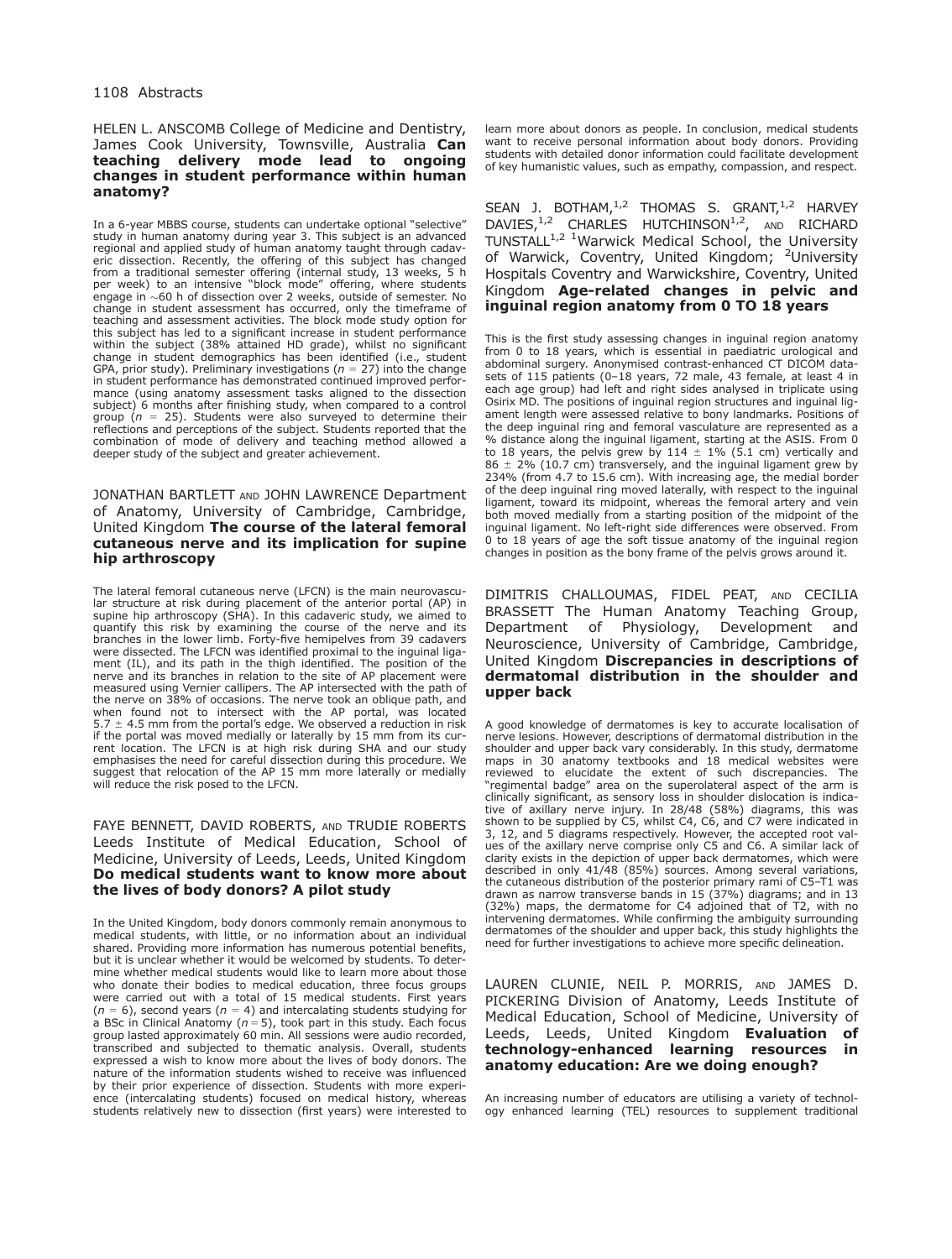anatomical teaching methods, including videos, eBooks and virtual models. Although an increase in availability and integration of TEL resources into blended learning curricula has been observed, there remains a paucity of meaningful evaluation to measure their efficacy. In addition, the lack of a suitable evaluation framework has resulted in a disparity between the types of investigation being carried out within medical education. This systematic review assesses published data on anatomical education using TEL resources against a recently proposed evaluation framework. This 4-level framework intends to support investigators to move away from superficial discussions about student perceptions, toward an evaluation of learner gain, and cost benefit. A total of 129 papers met the inclusion criteria, with the majority (106) basing all or part of their evaluation on student satisfaction surveys. Half (65) achieved more than one level of evaluation in accordance with the framework and none reported all four levels of evaluation. This systematic review reflects the current level of evaluation of TEL resources in anatomy education and hopes to stimulate a discussion on the meaningful impact of TEL resources in anatomical education.

SARA CORDONI, $^1$  ANGUS MACDONALD<sup>2</sup>, JOHN SHAW-DUNN<sup>1</sup>, AND STUART MCDONALD<sup>1</sup> <sup>1</sup>School of Life Sciences, University of Glasgow, Glasgow, UK;<br><sup>2</sup>Monklands Hospital, Airdrie, United Kingdom **Wall** thickness and peritoneal cover in the large intestine: Their relevance in colonoscopy

Colonoscopy carries a risk of perforation of the colon, especially when biopsies are taken. We reasoned that perforations into the peritoneal cavity with consequent peritonitis are most likely where the cover of extraperitoneal fat is least and the wall thinnest. To find these regions, we took, with appropriate consent, six different transverse sections of the large intestine from three embalmed cadavers. On each section, we used AxioVision digital software to measure the surface exposed to peritoneum and the minimum wall thickness. The mean values showed great variation. For example, on a transverse section of the sigmoid colon 71.7  $\pm$  14.4% of the circumference might be covered by peritoneum, and the minimum wall thickness might be  $0.8 \pm 0.4$  mm, but if the individual measurements were plotted on an outline of the colon 9 of the 10 regions most exposed to peritoneum and 11 out of the 17 with thinnest walls were in the rectum, sigmoid colon, ascending colon, and cecum. These are known as common areas for perforation and, because the cover of extraperitoneal fat is low and the walls thin, the risk of peritonitis is also high.

# MINE FARIMAZ, SINEM SELVI, HILAL AKDEMIR AKTAS, AND MUSTAFA FEVZI SARGON Department of Anatomy, Faculty of Medicine, Hacettepe University, Ankara, Turkey Comparison of the expectations of medical faculty and health sciences students in anatomy education

Anatomy education is a matter for debate. Methods developed in recent years have made these discussions popular. In this study, expectations of medical students were compared with health sciences (HS) students. The study was performed in 302 medical faculty and 139 HS students. Questions were grouped into better education with visual materials, conditions of rooms, lecture and practical hours, number of cadavers and models, clinical importance of subjects, contents of lectures, learning anatomy without memorizing, and rotation of lecturers. Twenty percent of medical and 1.5% of HS students wished to have more visual materials; 45% of medical and 29.5% of HS students preferred education in lecture halls with fewer numbers; 10% of medical and 16% of HS students wanted more lecture hours; 62% of medical and 51.5% of HS students mentioned their need for more cadavers and models. Additionally, a few students in both groups wanted to attend lectures with more clinical contents, wished to obtain more benefits from lectures, and preferred to learn anatomy without memorizing. Of the two groups, a higher number of medical students wished to have better learning conditions, increased number of cadavers and effective models. However, a higher number of HS students wished to minimize memorizing and increase clinical anatomy knowledge.

MINE FARIMAZ, $1$  HILAL AKDEMIR AKTAS, $1$  SINEM  $SELVI,$ <sup>1</sup> AYCA AKGOZ,<sup>2</sup> AND MUSTAFA FEVZI SARGON<sup>1</sup> <sup>1</sup>Department of Anatomy, Faculty of Medicine, Hacettepe University, Ankara, Turkey; <sup>2</sup>Department of Radiology, Faculty of Medicine, Hacettepe University, Ankara, Turkey An anatomic study of the angulations of internal carotid artery in CT angiographies

The internal carotid artery is divided into cervical, petrous, cavernous, and cerebral parts. In this study, angulations formed between petrous–cavernous parts and cavernous–cerebral parts of the internal carotid artery were examined bilaterally in mid-sagittal reformatted CT angiographies of 60 anatomically normal patients (31 males, 29 females). Mean value of angulation between petrous and cavernous parts on the left side was  $101.18 \pm 19.77$  mm in females, and 99.63  $\pm$  22.7 mm in males. On the right side, it was  $103.45 \pm 21.75$  mm in females and 99.99  $\pm$  22.19 mm in males. Mean value of angulation between cavernous and cerebral parts was 75.07  $\pm$  12.79 mm in females, and 68.94  $\pm$  13.55 mm in males on the left side. On the right side, it was  $79.41 \pm 20.56$  mm in females and 70.21  $\pm$  15.71 mm in males. No statistically significant differences were observed in between angulations and sex in petrous–cavernous parts and cavernous–cerebral parts of the artery. Additionally, there were no statistically significant differences between angulations of right and left sides. Results obtained in this study will have an importance in surgery of internal carotid artery and its branches. Additionally, during the planning of surgical interventions, these results will help the surgeons have a better understanding of vessel morphology.

FERRO ASHLEY, SHADI BASYUNI, CECILIA BRASSETT, AND VIJAY SANTHANAM Human Anatomy Teaching Group, Anatomy Building, Department of Physiology, Development and Neuroscience, University of Cambridge, Downing Street, Cambridge, United Kingdom Determination of reliable reference points to prevent zygomaticofacial neurovascular damage in procedures of the zygoma

Maxillofacial procedures for trauma, deformity and cosmesis commonly require dissection onto the facial aspect of the zygoma. These procedures carry a risk of injury to the neurovascular structures exiting the zygomaticofacial foramen (ZFF). The aim of this study was to determine a "ZFF zone" to enable accurate identification of the ZFF both pre- and perioperatively. Measurements were made on 429 dry skulls, i.e., 858 zygomas. A crossline laser was superimposed on each zygoma to create consistent landmarks for precise mapping of the ZFF. The number of ZFF on each zygoma was also documented. Results showed that the number of ZFF per zygoma ranged from 0 to 4, with a single foramen being the commonest finding (49.8%). With regard to location, 81% of all ZFF on the left, and 83% on the right zygoma were found within a circular "ZFF zone" of 15 mm diameter. In clinical practice, surface landmarks can then be used to allow the surgeon to identify this zone in preoperative planning. In conclusion, this study proposes a novel method to delineate a "ZFF zone" which will be instrumental in preventing injury to the ZFF neurovasculature during zygomatic procedures and in locating the ZFF for nerve blocks.

FURNESS, HUGH, GEORGE MILLER, OLIVER PUTT, AND THOMAS LEWIS St George's University of London, London, United Kingdom Publication fate of abstracts presented at the American Association of Clinical Anatomists (AACA) annual meetings (2003–2010)

A recent study examined the rate of full-length research article publication following abstract presentation at the British Association of Clinical Anatomists (BACA) annual meetings. The accepted standard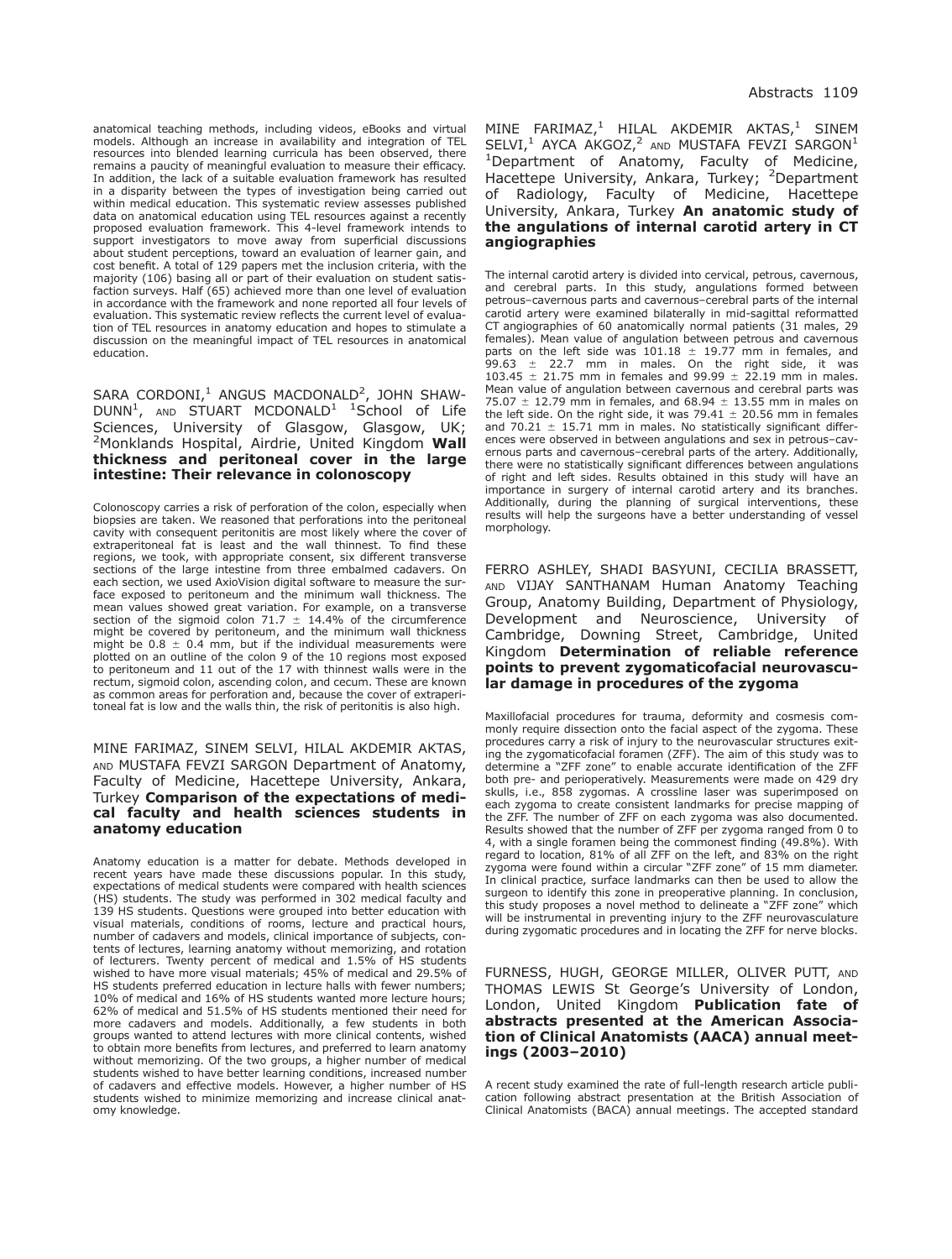for dissemination of research is peer-reviewed publication following presentation at a national meeting. The primary objective of this study was quantitative assessment of the abstracts presented at the American Association of Clinical Anatomists (AACA) annual meetings with regards to the rate of subsequent full-length publication, and comparison to BACA. All abstracts presented at the AACA annual meetings between 2003 and 2010 were analysed. MEDLINE was searched to identify peer-reviewed publications arising from each presented abstract. In total, 1120 abstracts were presented with 22.9% ( $n = 257$ ) subsequently published as full-length research papers. The median time to publication was 16 months. It was noted that 11.3% ( $n = 29$ ) of abstracts were published ahead of presentation at AACA. This study showed the publication rate of abstracts presented at AACA (22.9%) is similar to BACA (20.6%). These rates are lower but comparable to surgical specialty meetings. Further work should try identify any concerning reasons for the reduced rate of abstract publication in anatomy research.

JONATHAN GABRIEL, TITUS MURPHY, JAMES BRITTAIN, MICHAEL REID, JAMIE KRISHNAN, AND CLAIRE SMITH Brighton and Sussex Medical School, Brighton, United Kingdom Hyperostosis frontalis interna: An underappreciated phenomenon?

Eighteen cadaveric specimens were dissected at Brighton and Sussex Medical School in 2016 with three skulls out of eighteen found to have morphology consistent with hyperostosis frontalis interna (HFI). HFI is a benign, excessive growth or thickening of cancellous bone on the deep surface of the frontal bone of the skull. Estimates of the prevalence of HFI in the general population range from 5 to 12%, however it is believed to be significantly more common in postmenopausal females (due to an association with prolonged oestrogen exposure), with the prevalence rising to between 16 and 84% in women over the age of sixty. HFI is usually detected incidentally on CT or at autopsy. While HFI is frequently under-reported and has been believed to be of little clinical significance, associations with clinically significant pathology such as Morgagni–Stewart–Morel Syndrome have been suggested. Even in the absence of clinical sequelae it remains important to appreciate the presence of HFI radiologically, in order that it can be differentiated from other significant pathology such as hyperostosis secondary to malignancy, fibrous dysplasia and Paget's disease. Our recommendation is improved record-keeping and teaching in order to increase awareness of this poorly understood phenomenon.

FERHAT GENECI,<sup>1</sup> MERT OCAK,<sup>1</sup> MUHAMMET BORA UZUNER,<sup>1</sup> İLKE MANOLYA ÖZDEMİR,<sup>2</sup> SENA GÖRMAN,<sup>2</sup>  $AND$  HAKAN HAMDI ÇELIK<sup>1 1</sup> Department of Anatomy, Faculty of Medicine, Hacettepe University, Ankara, Turkey; <sup>2</sup>Faculty of Dentistry, Hacettepe University, Ankara, Turkey The evaluation of the effects on tooth enamel of the solutions that are used to store tooth samples, by using micro CT

In this study, the effect of physiological saline, thymol, and formaldehyde solutions, which are some of the chemicals that are used to conserve tooth samples, on tooth enamel was evaluated with micro-CT. The enamel layer is composed of 95% hydroxyapatite crystals, 4% organic components and 1% water. Only a few chemical solutions have an effect on the enamel layer, due to its structural features. The tooth samples were scanned with micro CT before and after they were immersed in formaldehyde (5%), thymol (0.2%), and NaCl (0.9%) for a week. The tissue volume, bone volume and percentage bone volume data were collected from CTAn program and images with 24 micrometre resolution, taken from micro CT, were evaluated. It was found that none of these three solutions made any change to the enamel layer, while some symptoms of rotting and putrefaction appeared on the organic components of the samples that were kept in NaCl (0.9%) solution.

DANIEL HAY, MICHAEL MICHAEL, STEPHANIE COZENS, AND ALISTAIR HUNTER Department of Anatomy, Kings College London Medical School, London, United Kingdom An unusual right hepatic and cystic artery: A case report

Routine dissection was carried out on a 78-year-old female cadaver. During examination of the vessels originating from the coeliac trunk, a fourth vessel was noted that ran parallel with the common hepatic artery. At a position proximal to the common hepatic duct, the vessel passed posterior to the left hepatic artery, before passing into the substance of the liver. Prior to entering the liver, it gave off the cystic artery. The anomalous vessel was thought to be the right hepatic artery with an abnormal origin, as the proper hepatic artery did not bifurcate and we believe this is a previously unreported variation in the hepatic/biliary vasculature. The arterial anatomy of the gall bladder and liver is a topic of considerable importance as cholecystectomy is a very commonly performed procedure. It is vital that surgeons are aware of the potential variants, to avoid damaging or removing the incorrect vessel. Interestingly, the cystic artery maintained its position within Calot's triangle, highlighting the importance of this anatomical landmark. This study shows that in addition to common variants, other vascular arrangements exist, and surgeons must be particularly careful when operating in this highly variable region

## SOPHIE HOWLES, SAJJAD ATHAR, AND NEIL ASHWOOD Queen's Hospital Burton, Burton on Trent, United Kingdom Case report: An inverted palmaris longus accessory muscle

The palmaris longus muscle arises from the medial epicondyle of the humerus and inserts into the palmar fascia. It usually consists of a short muscle proximally and a long tendon distally, although in some cases this arrangement is inverted. The palmaris longus may also be entirely muscular, duplicated, digastric, or absent altogether. We present the case of a 40-year-old man initially presenting with a swelling in his left wrist. Ultrasound (and subsequent MRI) confirmed the presence of an inverted, accessory palmaris longus muscle. An accessory palmaris longus is an extremely rare variant, arising from the subcutaneous fascia of the forearm and inserting into the superficial palmar aponeurosis. There are reports of this variation causing pain and median nerve compression, and symptomatic cases have been successfully treated with surgical excision of the accessory structure. In this case the accessory structure was noted to be inverted, with the muscular section distal to the long tendon. Whilst there have been reports of accessory palmaris longus muscles causing pain and symptoms of nerve compression, they are generally benign structures, and in some cases may have a function in any future tendon grafting/ transfer surgery.

# SOPHIE HOWLES, SAMANTHA MCBRIDE, CHRISTOS KITSIS, AND NARESH CHACHLANI Queen's Hospital, Burton upon Trent, United Kingdom Case report: Osteoma of a sesamoid bone as a rare cause of hand pain

Sesamoid bones are usually ovoid shaped bones found within tendons on palmar and plantar articular surfaces, where tendons run in close proximity to joints. They are variable in size, shape and location, but in the hand they are most commonly found at the metacarpophalangeal joint of the thumb, interphalangeal joint of the thumb and the metacarpophalangeal joints of the index and little fingers. A 72-yearold gentleman presented with a painful lump in his right hand over the palmar aspect of his 5th metacarpophalangeal joint. The pain had become so severe that it impaired his grip strength causing functional difficulties. X-ray imaging demonstrated the presence of a sesamoid bone, which was excised under local anaesthetic and sent for histology. Macroscopically, the excised lump resembled a mixture of fatty and nodular bony tissue. Microscopically, it showed dense lamellar bone surrounded by collagenized fibrovascular stroma, with morphologic features suggestive of an ivory osteoma. The patient ultimately recovered well from surgery, and to date has had no further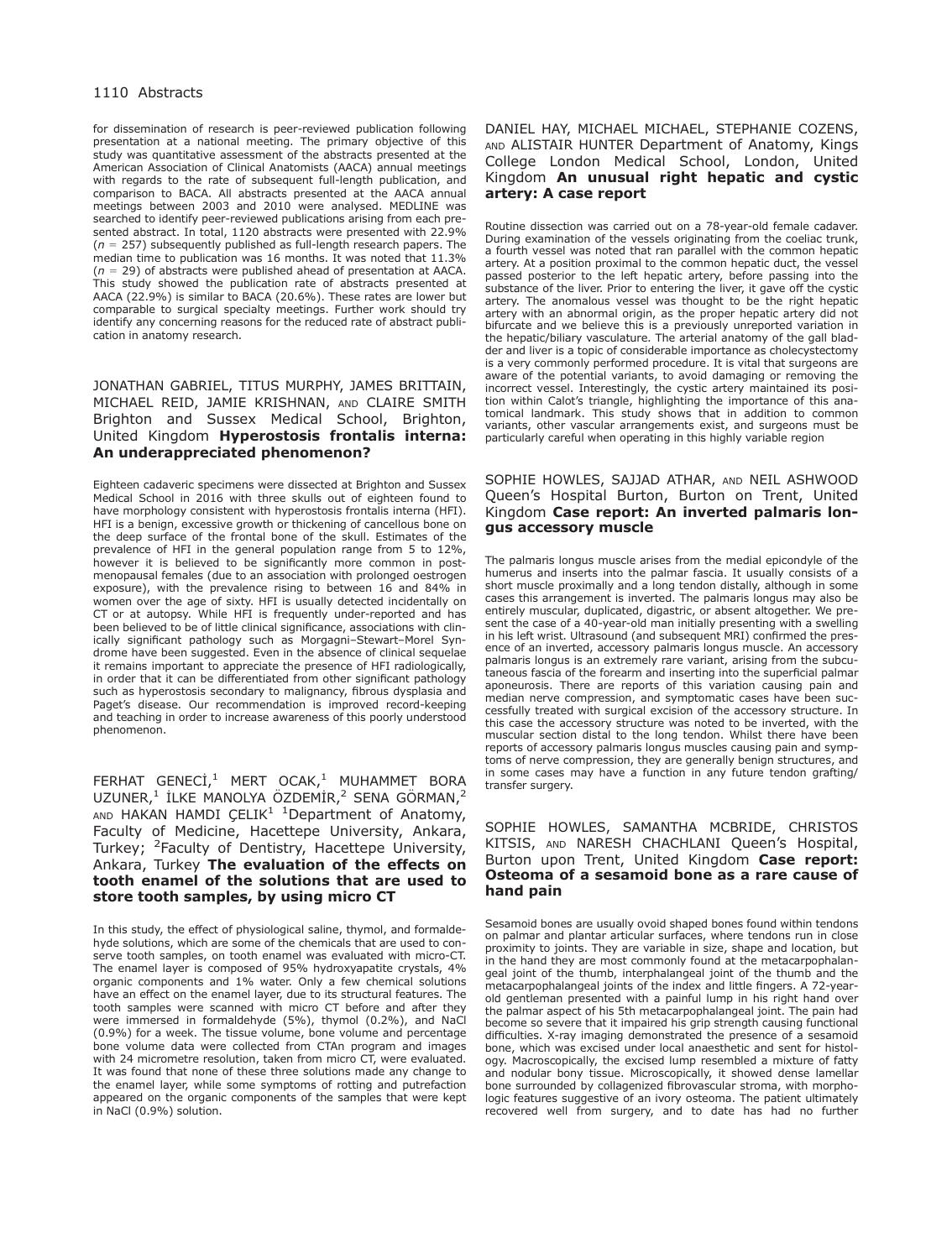symptoms or functional impairment. Osteoma of a sesamoid bone is a rare cause of hand pain. In this case excision proved to be successful in relieving the pain and improving function

# RACHEL HUNTER AND INGRID GOULDSBOROUGH Faculty of Biology, Medicine and Health, University of Manchester, Manchester, United Kingdom Anatomical variation in the branches of the axillary artery: A dissection study

The axillary artery (AA), which is a continuation of the subclavian artery, supplies the anterolateral chest wall and shoulder girdle. It is divided into three parts by the overlying pectoralis minor muscle: the first part gives rise to the superior thoracic artery (STA); the second part gives rise to the thoracoacromial (TA) and the lateral thoracic (LTA) arteries; and the third part gives rise to the subscapular (SA), the posterior (PCHA) and the anterior (ACHA) circumflex humeral arteries. However, this arrangement is quite variable, and this study aimed to investigate these differences. Twenty-eight upper limbs were dissected and the AA was exposed. Diagrams of the AA and its branches were drawn and documented. Variations were seen in 23 specimens. These included small extra vessels branching off the AA (9 specimens); no branches arising from the second part of the AA (5 specimens); the TA arising from the first part of the AA (2 speci-mens); and the SA arising high in the second part of the AA (5 specimens). In 3 specimens, a bifurcation of the axillary artery within the axilla was observed. These findings could have surgical implications such as changing procedural technique when carrying out reconstruction of the chest wall.

KIM MATTHEW, LISLEY SALIMIN, NIMALAN SANMUGALINGAM, AND ARNE JUETTE Norfolk and Norwich University Hospital Foundation Trust Radiology Department, Norfolk and Norwich University Hospital, Norwich, United Kingdom Adult nonrotation of intestinal tract: A case report

Nonrotation of the midgut is a congenital condition when there is disruption in the normal embryological development of the bowel. The incidence is around 1 in 500, and is often an incidental finding in late childhood and adulthood. We report a case of an adult patient who presented with a 2-day history of left sided abdominal pain with no other associated symptoms. A computed tomography (CT) abdominal scan study demonstrated small intestinal loops located in the right side of the abdominal cavity with large intestinal loops in the left side. A thick walled appendix with fatty stranding was arising from the caecum that was located within the left abdominal cavity. Laparoscopic appendicectomy was performed, confirming a gangrenous appendix with pelvic collection. This case demonstrates a patient who presented with appendicitis who incidentally was discovered to have nonrotation of the midgut on CT scan.

THOMAS LLOYD, WEN PENG YONG, AND CECILIA BRASSETT Human Anatomy Teaching Group, Department of Physiology, Development and Neuroscience, University of Cambridge, Cambridge, United Kingdom Comparative analysis of limb anatomy as depicted by da Vinci and Vesalius, with reference to a modern curriculum

In recent years, there has been growing interest in the anatomical illustrations of Leonardo da Vinci and their relationship to those published by Andreas Vesalius, often known as the founder of modern human anatomy. In this study, drawings of the upper and lower limbs in Leonardo's Anatomical Manuscripts and Vesalius' De Humani Corporis Fabrica were examined. Comparison was made to current anatomical atlases and texts using a similarity index. A similarity percentage was calculated to give an overall percentage similarity score. The analysis was then presented according to the dissection sequence used in our anatomical curriculum. Results showed that the overall similarity percentages for Leonardo's Anatomical Manuscript A were 73 and 65% for upper and lower limbs respectively, compared to 86 and 93% in Vesalius' Fabrica. The greatest discrepancies between their works were found in deeper muscle layers and neurovascular structures. Despite previous suggestions that Leonardo's sketches depicted anatomical features more accurately, the current study would indicate that Vesalius' work on the limbs was more comprehensive and portrayed a greater detail of morphological anatomy. As many previous comparisons were qualitative in nature, analysis by similarity index is a useful tool that can also be applied to other body systems.

SAMANTHA MCBRIDE, SOPHIE HOWLES, AND NEIL ASHWOOD Queens Hospital, Belvedere Road, Burtonupon-Trent, United Kingdom Case report of failure of transcondylar humeral fracture fixation resulting in pseudoarthrosis

Fractures of the distal humerus account for 2% of fractures in adults, often due to a fall or direct blow to the back of the arm while the elbow is flexed. Surgical management may involve ORIF with K-wires and plates however stable fixation may be challenging. We present a case of fixation following transcondylar fracture of the distal humerus which failed after fixation breakage. There was dislocation and superior retraction of the radius and ulna with fragmentation of the compression plate and screws at the distal humerus. Fragments migrated as the joint remodeled into pseudoarthrosis with a cystic mass posterior to the joint containing fragments. K-wire breakage is a complication of ORIF procedure. In this case, further falls onto the affected arm may have exacerbated the failure. Despite the disorganised joint the patient remained pain free and retained some useful function of the arm for the duration of monitoring, which discouraged further surgical intervention. This is a case where joint fixation failed and rather than further surgical intervention, the joint was monitored over several years while the patient retained useful movement of the limb and was pain free. The joint reorganized after fragmentation of metalwork.

# SAMANTHA MCBRIDE, SOPHIE HOWLES, AND NEIL ASHWOOD Queens Hospital, Belvedere Road, Burtonupon-Trent, United Kingdom Case report: Wii fitrelated Jones fracture

Injuries caused while playing Nintendo Wii games have been described since this games console was released for sale in 2006. This report highlights a Wii fit variant involving the balance board, used to step on and off during aerobic exercise-related games. We present the case of a 50-year-old female who stepped awkwardly from the balance board, developing pain and swelling over the left forefoot and inability to weight-bear. Neurovascular status was intact. X-ray imaging revealed an undisplaced fracture of the proximal zone 2 of the fifth metatarsal—a Jones fracture. Jones fractures involve zone 2 of the fifth metatarsal bone, a watershed area for vascular supply, falling between the proximal metaphyseal arteries and distal nutrient artery. This gives potential for avascular necrosis and nonunion after fracture. In this case the fracture healed after four months in plaster. Wii fit injury involving the foot is discussed. A twisting injury to the foot when stepping from the platform resulted in a Jones-type fracture of the fifth metatarsal.

STUART W. MCDONALD, $1$  JENNIFER MILLER, $2$  and JOHN WILLIAMS<sup>3 1</sup> Laboratory of Human Anatomy, University of Glasgow, Glasgow, United Kingdom; <sup>2</sup>Forensic Science, Nottingham Trent University, Nottingham, United Kingdom; <sup>3</sup>Forensic Medicine and Science, University of Glasgow, Glasgow, United Kingdom Skull fragments in a forensic case

During investigation of a possible clandestine burial, skull fragments were found at the locus. They were soon identified as pieces of sheep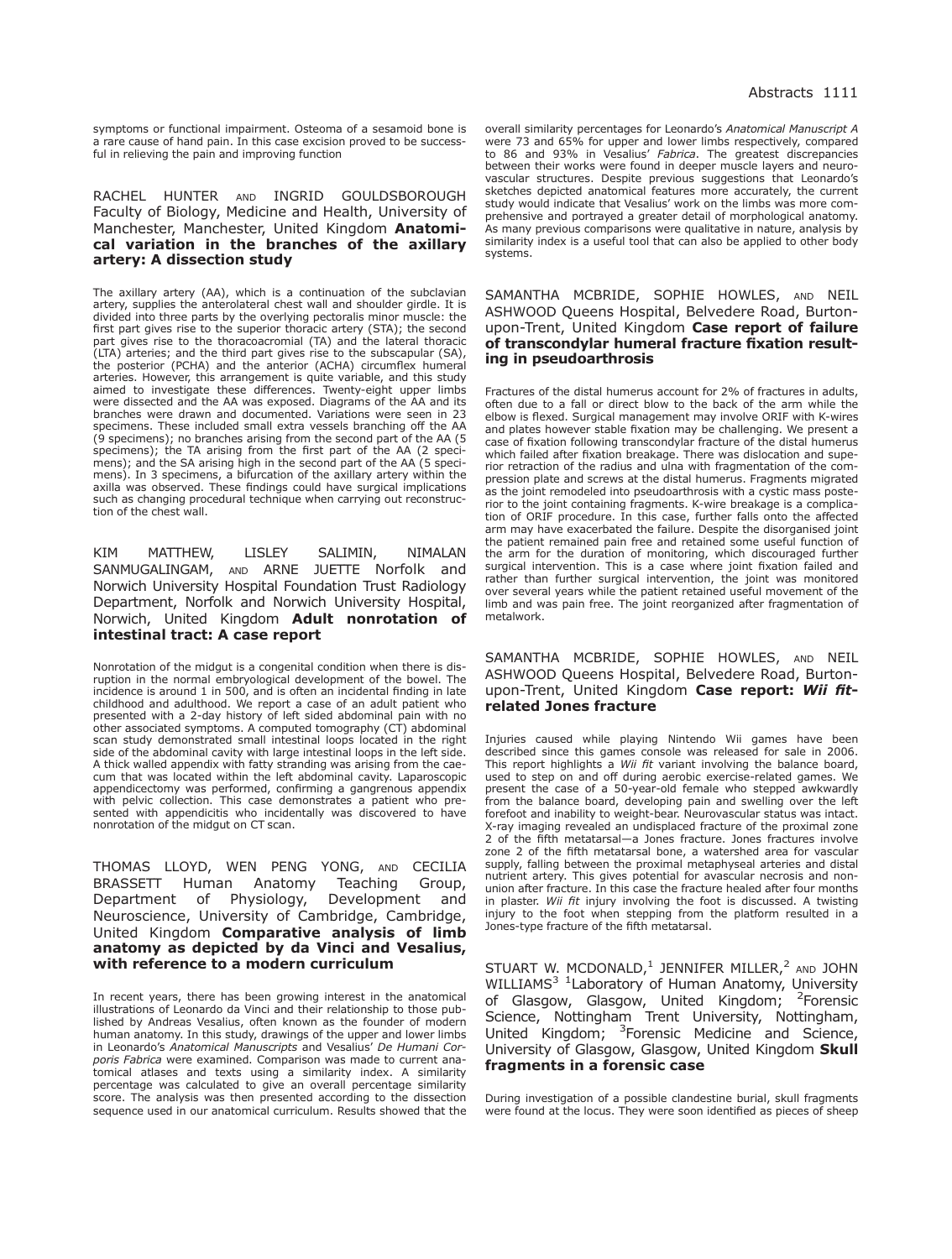skull. This demonstration shows the fragments and the corresponding sites on reference sheep skulls. The main learning point for us was that the orbital margins of sheep are irregular, unlike the smooth margins of the human skull, and can easily be mistaken for sutures. Irregular orbital margins are also seen in cattle, deer and horses. It seems to be a feature of orbital margins that project from the general contour of the face. The case reinforced for us the care that is also needed when identifying individual skull bones of animals, as details of their anatomy and their relative contributions to the cranium vary considerably between species. For example in the sheep the frontal bone is extensive and the parietal bone relatively small. The midline frontal suture persists but the sagittal suture between the right and left parietal bones closes soon after birth. In addition, the lacrimal bone forms part of the sheep orbital margin and the anterior part of the palate on each side is formed by a premaxilla.

RICHARD MCLELLAN AND JOANNA MATTHAN Anatomy and Clinical Skills Department, Faculty of Medical Sciences, Newcastle University, Newcastle, United Kingdom Pursuing a career in oral and maxillofacial surgery: A medical student's experience of head and neck cadaveric dissection

Pursuing a career in oral and maxillofacial surgery (OMFS) requires dual qualification in dentistry and medicine. During the author's second degree (medicine), the opportunity arose to undertake a 6-week self-selected module in cadaveric dissection, a diminishing resource in both undergraduate and postgraduate education. Using a newly donated cadaver, a portfolio of head and neck dissection specimens was produced using conventional surgical equipment. All dissection was undertaken with a superficial to deep approach, ensuring greatest exposure to the intricate anatomical structures of the head and neck. Progress was regularly reviewed and documented with an annotated photographic journal. Specimens produced highlighted superficial muscles of the face and neck, the insertions of platysma, the parotid gland, branches of the facial nerve, and the superficial and deep neck; including the strap muscles, submandibular glands, carotid sheath and recurrent laryngeal nerve. Step-by-step photographic dissection guides were produced that will be used to teach future medicine and dentistry students the anatomy of the head and neck. Research has shown the positive benefit cadaveric dissection can have on the outcomes of surgical trainees. Undoubtedly, the opportunity to undertake hands-on cadaveric dissection and produce teaching-quality specimens will assist in pursuing a career in OMFS.

 $NICHOLAS$   $MULCHAN<sub>2</sub><sup>1</sup>$  paul aguilera,<sup>1</sup> fatima JAITEH, $^1$  CORBIN MAH, $^1$  AUDREY LAM, $^1$  JAMES COEY, $^2$ AND SARA SULAIMAN<sup>3 1</sup>St. George's International School of Medicine Keith B. Taylor Global Scholars Program at Northumbria University, Newcastle upon Tyne, United Kingdom; <sup>2</sup>Department of Anatomy, St. George's International School of Medicine, Faculty of Health and Life Sciences, Northumbria University, Newcastle upon Tyne, United Kingdom; <sup>3</sup>Department of Applied Sciences, Faculty of Health and Life Sciences, Northumbria University, Newcastle upon Tyne, United Kingdom Haemodynamic asymmetry of the common carotid arteries and hand proficiency: An ultrasound study

Cerebral hemispheres are mainly supplied by the ipsilateral carotid arteries. The influence of arterial asymmetry on handedness development has been cited but remains unclear. A recently published study suggests that hand preference is related to common carotid (CC) arterial asymmetry. This study investigates the relationship between the haemodynamic characteristics of the CC arteries and hand preference/proficiency using Doppler ultrasonography. Fifty participants (26 male, 24 female; mean age  $2 \pm 4.7$ ) completed Edinburgh Handedness Inventory and Target Speed and Accuracy Tests to quantify their hand preference/proficiency. Participants were subjected to 10 min of supine rest prior to commencing ultrasound assessment. The CC arteries were visualized using GE Logic e ultrasound system with a 12L-RS transducer. Peak-systolic velocities, end-diastolic velocities, and arterial cross sectional areas were measured. There was a significant difference in hand proficiency between body side and sexes in left-and right-handed participants ( $P$  value  $<$  0.05). Hand preference/ proficiency; however, was not influenced by the CC arteries peaksystolic velocities, end-diastolic velocities or cross sectional areas. No significant correlation between arterial flow and hand preference/proficiency was found. Further studies are needed to examine the lateral differences in the blood supply to the brain accounting for the effect of sample size, anatomical variations, and noncarotid sources of blood.

JANICE NIX, TARYN KALAMI, STUART CURRIE, JEREMY MACMULLEN-PRICE, IAN CRAVEN, AND DANIEL WARREN Leeds General Infirmary, Great George Street, Leeds, United Kingdom The pterygopalatine fossa—An anatomical and pathological imaging review

This educational poster demonstrates the anatomical detail of the pterygopalatine fossa, through a series of multiplanar and 3D reconstruction CT and MR images. The pterygopalatine fossa is a lipid-filled space that lies between the posterior wall of the maxillary sinus and the pterygoid process of the sphenoid bone. The maxillary division of the trigeminal nerve branches within it. Nerve branches exit via their respective foramina, which are clearly demonstrated on cross sectional CT and multi-planar reconstruction. The anatomy of the pterygopalatine fossa is complex, but detailed knowledge and careful radiological review is vital to identify pathology within this region. Knowledge of normal fat planes is key to radiological identification of pathology within many anatomical sites. This is clearly demonstrated in the pterygopalatine fossa, and is highlighted through images of normal anatomy and pathology. The poster includes advanced imaging techniques, such as inverted CT and fat saturation MR, that allow us to take advantage of the presence of fat. Case examples from our institution, including lymphoma, adenoid cystic tumour, nerve sheath tumour, meningioma, metastatic disease and fibrous dysphasia, are included to demonstrate key pathologies related to this site.

MERT OCAK, FERHAT GENECI, MUHAMMET BORA UZUNER, AND HAKAN HAMDI ÇELIK Department of Anatomy, Faculty of Medicine, Hacettepe University, Ankara, Turkey Colorful three-dimensional reconstruction of micro-CT images of the primary teeth and permanent molar teeth

In the last 50 years, there have been huge developments in the scanning methods used both in teaching and in recognizing diseases. The spatial resolution of computed tomography (CT) is  $1-2$  mm, i.e.,  $1-10$  mm<sup>3</sup> voxel (three-dimensional pixel). Meanwhile, microvoxel (three-dimensional pixel). Meanwhile, microtomography (micro-CT) enables a spatial resolution smaller than<br>10  $\mu$ m ( $\mu$ m), which reaches down to 1  $\times$  10<sup>-6</sup> mm<sup>3</sup> voxel. In this research, after taking micro-CT views of the primary teeth and permanent molar teeth, we evaluated them in the sagittal, coronal and axial planes. The samples were scanned in micro-tomography (micro-CT) (Skyscan1174, Skyscan, Kontich, Belgium) at 800 microamperes  $(\mu A)$ , 50 kilovolt (kV), and 15-21  $\mu$ m pixel. The rotation step of the micro-CT was arranged as  $0.7^\circ$  and each of them was arranged to scan at 4000 ms exposure time and 180° rotation. The reconstruction of data that were gathered from the scanning was conducted via NRecon software. During reconstruction, the beam hardening correction was adjusted at 20%, ring artefact reduction at 6% and images were processed with the CTvox and Dataviewer software. Colorful three dimensional images were digitally obtained. It is thought that these images will be useful both in anatomical and dental research, as well as in teaching.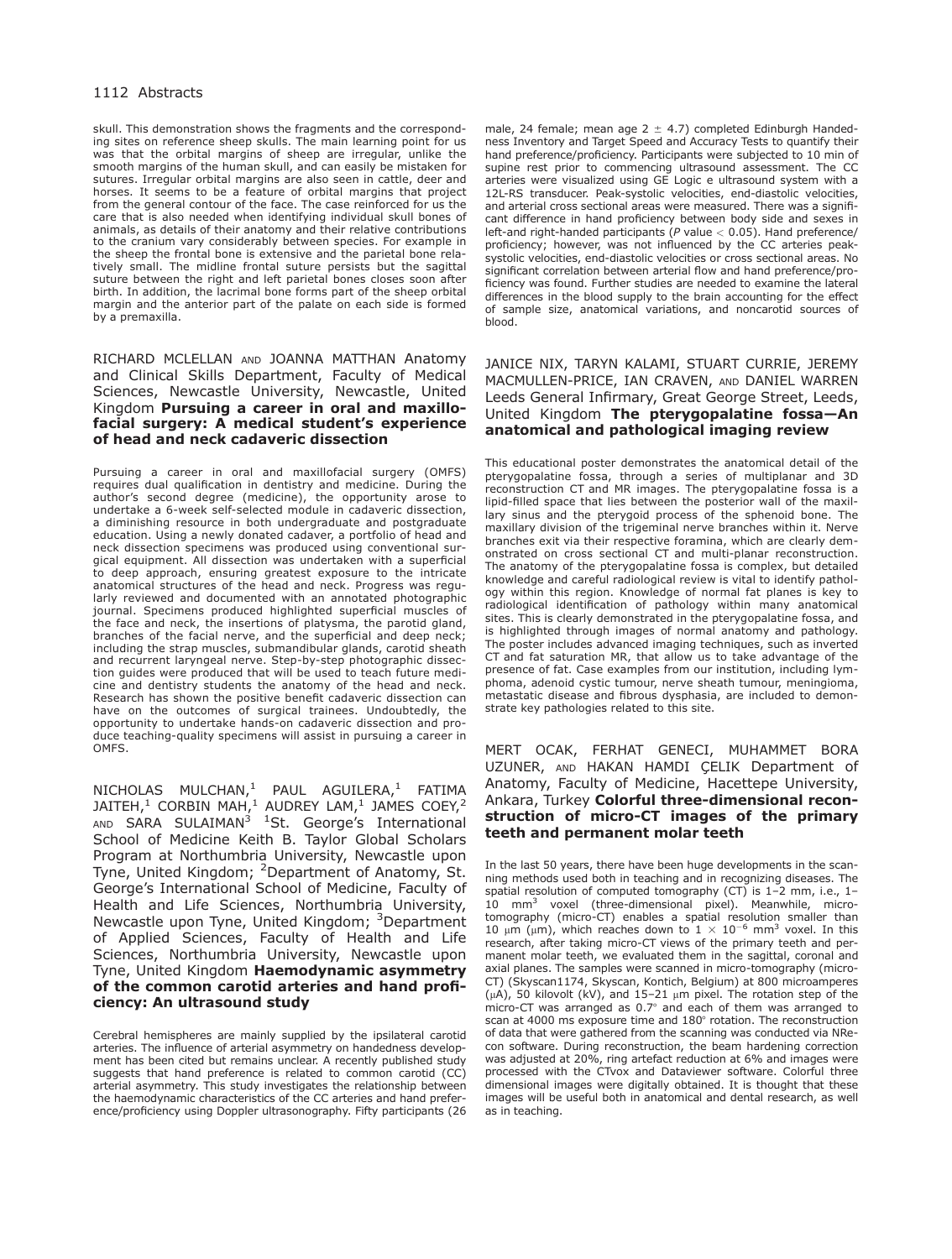JAMES PARKER AND DAVE ROBERTS Faculty of Medicine and Health, University of Leeds, Leeds, United Kingdom The subclavian–axillary arterial tree (in relation to rotator cuff perfusion and reconstructive perforator flap formation)

The aims of this study were to review the typical anatomy of the subclavian–axillary arterial tree, discuss variations and its purpose as a nutrient vessel to the plexus of the skin, thereby understanding the formation of perforator flaps and investigating their nomenclature and classification. A male and a female cadaver were dissected displaying the subclavian–axillary branching pattern and its relationship to surrounding structures. The dissections were photographed and studied to assess any variability in branching patterns. A review of previous studies showed common variable branching patterns. The history of the perforator flap was analysed to provide an insight into its development. Literature detailing variations of the subclavian–axillary arterial tree highlighted both common and rare variations. Perforator flap classification and nomenclature received input from many authors. The 'Gent' consensus was held, in an attempt to standardise terminology, a series of definitions was produced to aid this. Standardising both anatomical vasculature and perforator flap nomenclature will improve communication between surgeons and consequently develop surgical understanding, and help to avoid difficulties in interstudy comparisons.

EDGARDO PICARDI, $1,2$  ENRICO EDOARDO,<sup>1</sup> VERONICA MACCHI,<sup>1</sup> ANDREA PORZIONATO,<sup>1</sup> VINCENZO FICARRA,<sup>2</sup> AND RAFFAELE DE CARO<sup>1 1</sup>Institute of Human Anatomy, University of Padova, Padova, Italy; <sup>2</sup>Urologic Unit, University of Udine, Udine, Italy Brodel's line: An anatomo-radiological study of the kidney's avascular plane

The division of the renal artery into anterior and posterior branches implies the existence of an avascular plane: Brödel's line. This longitudinal zone is described along the convex renal border or just posterior to the lateral aspect of the kidney. The aim of this study was to describe the extension of Brödel's line with reference to the renal segments. Twelve kidneys were injected with acrylic resin to obtain vascular corrosions casts that were analyzed with computed tomography. We observed the presence of a relative avascular plane in all vascular casts, located on the posterior surface, ascribable to the Brödel's line. In 33% of cases the line extended from the apical to the inferior segments, in 33% of cases it extended from the superior to the inferior, and in 33% of cases it was limited to the superior and middle segments. Since Brödel's line corresponds with the plane of the anterior surface of the posterior hilar calyces, knowledge of its extension is relevant from the surgical point of view: this area permits a relatively safe access route to the pelvicalyceal system for nephrostomy insertion, and incision within this plane results in significantly less blood loss than outside this plane.

## MARCUS RAULT AND TOM MARSHALL Norfolk and Norwich University Hospital, Norwich, United Kingdom Bilateral synostosis of capitate and trapezoid, a rare case in a 47-year-old female

Synostosis of the carpal bones is the rare occurrence of fusion of two adjacent carpal bones. This may be congenital as part of a genetic syndrome (such as Ellis–van Creveld Syndrome), a sporadic idiopathic case or acquired secondary to an inflammatory, neoplastic or traumatic process. Bilateral hand radiographs were taken of a 47 year-old woman's hands from the rheumatology clinic. Clinical information: 'known myeloma, generalised joint pain' (bilateral foot and left knee and patella radiographs were also obtained contemporaneously and were normal). A symmetrical appearance of complete bone fusion of the capitate and trapezoid was seen bilaterally with no other abnormalities. In this case it's unlikely that the patient's more generalised joint pain is related to the synostosis, particularly as the appearances suggest the fusion has been present for a very long time. Symptoms of synostosis are more typically to do with movement limitation or are positional. Although it is possible to have fusion of any two adjacent ossification centres in the wrist, it is most commonly lunate-triquetral with capitate-hamate (particularly in Apert syndrome), trapezium-trapezoid, scaphoid-trapezium, and scaphoidlunate also occurring more frequently. There have only ever been a few cases of capitate-trapezoid synostosis recorded.

JOSEPH ROTHSTEIN, $1$  CONNOR SMITH, $1$  ERENE ABDELMESEEH,<sup>1</sup> MICHAEL SALVIAN,<sup>1</sup> ARJUN PALIWAL,<sup>1</sup> LAUREN PARR, $1$  JAMES COEY, $2$  AND SARA SULAIMAN<sup>3</sup> <sup>1</sup>St. George's International School of Medicine Keith B. Taylor Global Scholars Program at Northumbria University, Newcastle upon Tyne, United Kingdom; <sup>2</sup>Department of Anatomy, St. George's International School of Medicine, Faculty of Health and Life Sciences, Northumbria University, Newcastle upon Tyne, United Kingdom; <sup>3</sup>Department of Applied Sciences, Faculty of Health and Life Sciences, Northumbria University, Newcastle upon Tyne, United Kingdom Ultrasonographic investigation of ulnar nerve cross-sectional area in musicians and non-musicians

Ultrasonographic assessment of the ulnar nerve (UN) is used to diagnose various UN entrapment neuropathies, however, there is a lack of consistency in the techniques described in the literature. Prolonged repetitive use of the upper limb, such as in playing music, has been associated with an enlarged UN. This study aims to (i) identify the effect of elbow position on ultrasonographic measurements of the UN; and (ii) evaluate the cross-sectional area (CSA) of the UN in musicians and nonmusicians. Ulnar nerve CSA was measured bilaterally at the level of the medial epicondyle using a GE LOGIQ e system with a 12L-RS transducer, in 32 musicians and 35 nonmusicians (mean age:  $24.20 \pm 6.9$  years). Measurements were taken following two established techniques with different elbow positions (fully extended; 90° flexed). There was no significant effect of the elbow position on the measurements of the CSA of the UN. No significant difference was found between musicians and non-musicians; however, body mass index and sex were shown to affect the CSA measurements of the UN ( $P < 0.05$ ). Our study supports the validity of two distinct techniques for visualizing the UN using ultrasonography. Future studies are needed to investigate obesity as a risk factor for UN neuropathy.

#### HANNAH RUSSELL King's College London, London, United Kingdom Case report and review: Irreducible hiatus hernia

The author considers a case of irreducible hiatus hernia in a ninetytwo year old male cadaver. Hiatus hernia is a common finding with a range of potential clinical sequelae. Many patients report no symptoms; others may suffer with the consequences of lower oesophageal sphincter and peristaltic incompetence or gastrointestinal obstruction should the hernial sac become incarcerated. The individual in question reportedly died from pneumonia. An increased risk of aspiration pneumonia is observed in patients with hiatus hernia. No causal link is explored here. At dissection, there was no evidence of surgical intervention. The pyloric antrum and a short length of stomach body were observed inferior to the diaphragm; approximately 2/3 of the gastric sac lay in the thoracic cavity alongside a shortened oesophagus. This herniation was irreducible. All major vessel groups relating to the supradiaphragmatic stomach (left gastric, left gastroepiploic, and short gastric) were markedly distorted with apparent constriction on passing through the oesophageal hiatus and increased longitudinal tension most notable in the left gastric vessels. Vessel lengths were taken for histological examination; mural hemosiderin an assumed marker of vascular injury in life. The case raises interesting points of anatomical variation and potential clinical sequelae of hiatus hernia.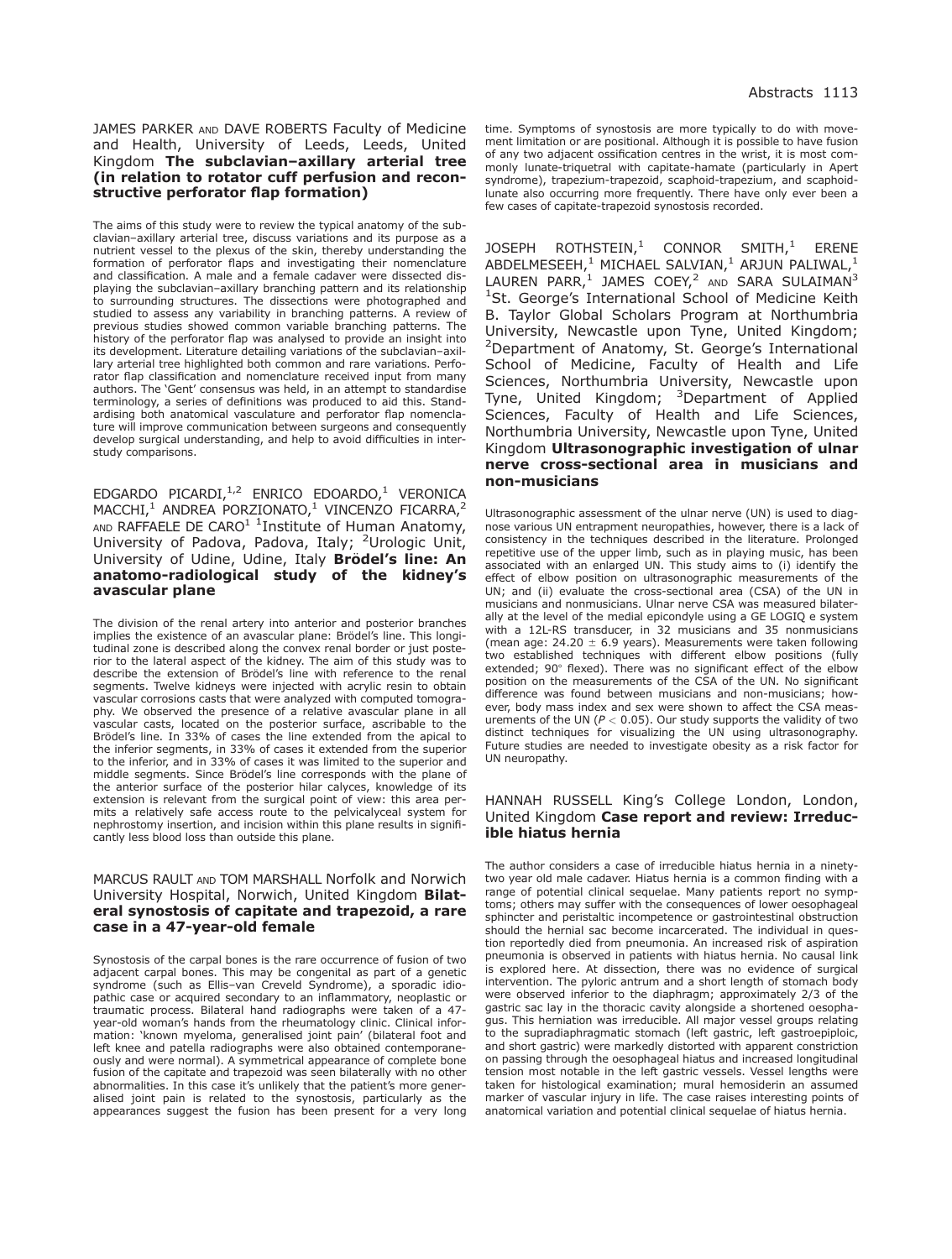MARELIZE SCHOEMAN, ALBERT VAN SCHOOR, AND PEET DU TOIT Department of Anatomy, School of Medicine, Faculty of Health Science, University of Pretoria, Pretoria, South Africa The creation of an arterial anatomy reference data set for a South African population

Arterial pathology contributes to cardiovascular diseases and mortality. During the process of ageing, the structural and functional properties of arteries are altered. The arterial lumen increases with age and thus the arterial diameter could be used as an indicator for the overall ageing process. Researchers have also reported sexual dimorphism in arterial dimensions for several arteries. The aim of this study was to evaluate the influence of different demographic variables on variations in arterial anatomy in a South African population. Arteries were measured at 19 different sites on 190 cadavers and reference data sets were compiled regarding these variations. As expected, females had smaller arteries than males. The coronary arteries also showed a statistically significant difference between left and right, with the left coronary artery being larger than the right. It was also found that arterial size increased with increases in body size and age, which could have serious clinical consequences. Data on normal dimensions for this population is scarce, but essential when evaluating arterial pathology. Knowledge of the normal dimensions at specific arterial sites could therefore contribute to early diagnosis and intervention for a variety of cardiovascular conditions.

ADAM SCIACCA AND BIPASHA CHOUDHURY Faculty of Life Sciences, University of Manchester, Manchester, United Kingdom Entrapment of the sural nerve in the medial head of the gastrocnemius

The sural nerve (SN) is a sensory nerve of the posterolateral leg, foot, and fifth toe. Pathology of the SN has been previously documented and there are many different causes, including: increased calf muscle mass, local scar tissue, and external pressure. The aim of this cadaveric study was to establish the most common formation of the SN, which is frequently described as the union of the medial sural cutaneous nerve and the peroneal communicating branch of the common peroneal nerve, and to document any anatomical variations encountered. In 28% of the 18 cadavers used in the study ( $n = 5$ ) the MSCN pierced the medial head of the gastrocnemius muscle. The nerve entered the muscle and was encased in muscle fibres before exiting the distal end of the muscle. In the remaining 72% of cadavers, the MSCN coursed superficially to the medial head of the gastrocnemius. The high proportion of cadavers found with this variation in which the SN passed through the gastrocnemius may explain the paraesthesia experienced by some athletes who complain of calf pain. Although the condition is considered uncommon, they may be suffering from SN entrapment.

# ADAM SCIACCA AND BIPASHA CHOUDHURY Faculty of Life Sciences, University of Manchester, Manchester, United Kingdom Trifurcation of the sciatic nerve: A case study

The sciatic nerve arises from the sacral plexus and travels distally in the posterior thigh before bifurcating into the tibial and common peroneal nerve at the superior angle of the popliteal fossa. Having a sound knowledge of the sciatic nerve is important for many clinical procedures, for example, when performing a nerve block. The aim of this study was to investigate the level of bifurcation of the sciatic nerve in 18 cadavers. In 44% ( $n = 8$ ) of the cadavers the sciatic nerve bifurcated in the gluteal or thigh region proximal to the superior angle of the popliteal fossa. In the remaining 54% of cadavers the sciatic nerve bifurcated at the superior angle of the popliteal fossa as expected. In one cadavers a trifurcation of the sciatic nerve was seen. The terminal end of the nerve divided into the tibial nerve, the common peroneal nerve and the peroneal communicating branch. The peroneal communicating branch normally arises from the common peroneal nerve. The peroneal communicating branch coursed distally in the posterior leg and united with the medial sural

cutaneous nerve to form the sural nerve. Trifurcations of the sciatic nerve are considered rare and may have important clinical consequences.

 $SINEM$  SELVI,<sup>1</sup> HILAL AKDEMIR AKTAS,<sup>1</sup> MINE  $FARIMAZ, <sup>1</sup>$  MUSTAFA FEVZI SARGON, $<sup>1</sup>$  and EMRE CAN</sup> CELEBIOGLU<sup>2</sup> <sup>1</sup>Department of Anatomy, Faculty of Medicine, Hacettepe University, Ankara, Turkey; <sup>2</sup>Section of Radiology, Karabük University, Karabük, Turkey Morphometric analysis of anterior, middle, and posterior cerebral arteries in computed tomographic angiographies of anatomically normal patients

The anterior and middle cerebral arteries are branches of the internal carotid, while the posterior cerebral artery is a branch of the basilar artery. The anterior and posterior cerebral arteries are important vessels in the formation of the circle of Willis. The aim of this study was to examine the morphometry of these vessels. In total, 60 computed tomographic angiographies (30 males and 30 females) were examined. Diameters of the vessels were compared according to side and sex. In males, the mean diameter of the posterior cerebral artery was  $1.78 \pm 0.07$  mm on the right and  $1.81 \pm 0.14$  mm on the left side. In females, it was  $1.76 \pm 0.10$  mm on both sides. The mean diameter of the middle cerebral artery was 2.23  $\pm$  0.12 mm on the right and 2.47  $\pm$  0.18 mm on the left side in males. In females, it was<br>2.26  $\pm$  0.09 mm on the right and 2.54  $\pm$  0.12 mm on the left side. In males, the mean diameter of the anterior cerebral artery was  $1.43 \pm 0.08$  mm on the right and  $1.66 \pm 0.12$  mm on the left side. In females, it was 1.45  $\pm$  0.06 mm on the right and 1.66  $\pm$  0.08 mm on left side. In conclusion, knowledge of the morphometry of these vessels may have great importance for surgical procedures. An enlarged diameter of them must always be considered for the possible presence of dolichoectasia, aneurysm, and atherosclerosis.

SINEM SELVI, MINE FARIMAZ, HILAL AKDEMIR AKTAS, AND MUSTAFA FEVZI SARGON Department of Anatomy, Faculty of Medicine, Hacettepe University, Ankara, Turkey Electron microscopic examination of fresh frozen cadaver samples: Analysis of tissue ultrastructure

Electron microscopy is one of the most important methods used in the examination of the ultrastructure of biological tissues. In this study, different tissue samples of 10 fresh frozen cadaver head and neck specimens were examined ultrastructurally in order to determine the ultrastructural differences among tissues. The tissues taken from the fresh frozen head and necks were fixed in 2.5% glutaraldehyde, and routine transmission electron microscopic tissue preparation technique was performed to all of the tissues. The transmission electron microscopic examination of peripheral nerves and brain samples showed serious degrees of ultrastructural pathological changes. In the brain tissue, swollen mitochondria, and large intracellular and intercellular vacuoles were the most prominent findings. In the peripheral nerves, separations in myelin configuration were observed in all of the samples. This pathological finding was most prominent in large-sized myelinated axons. In addition, the quality of soft tissues was not good enough for taking transmission electron micrographs. For scanning electron microscopic examinations, the most suitable tissue was found to be the bone tissue. In conclusion, only bone samples of fresh frozen cadavers can be examined by scanning electron microscopy. None of the fresh frozen tissues was suitable for transmission electron microscopic examination because of the ultrastructural pathological changes.

# BENJAMIN SEPHTON AND JENNY CLANCY University of Leeds, Leeds, United Kingdom Extracervical approaches to thyroid surgery

Advances in thyroid surgery over the last three decades have led to the development of minimally invasive and extracervical approaches predominantly to improve cosmesis. This study aims to demonstrate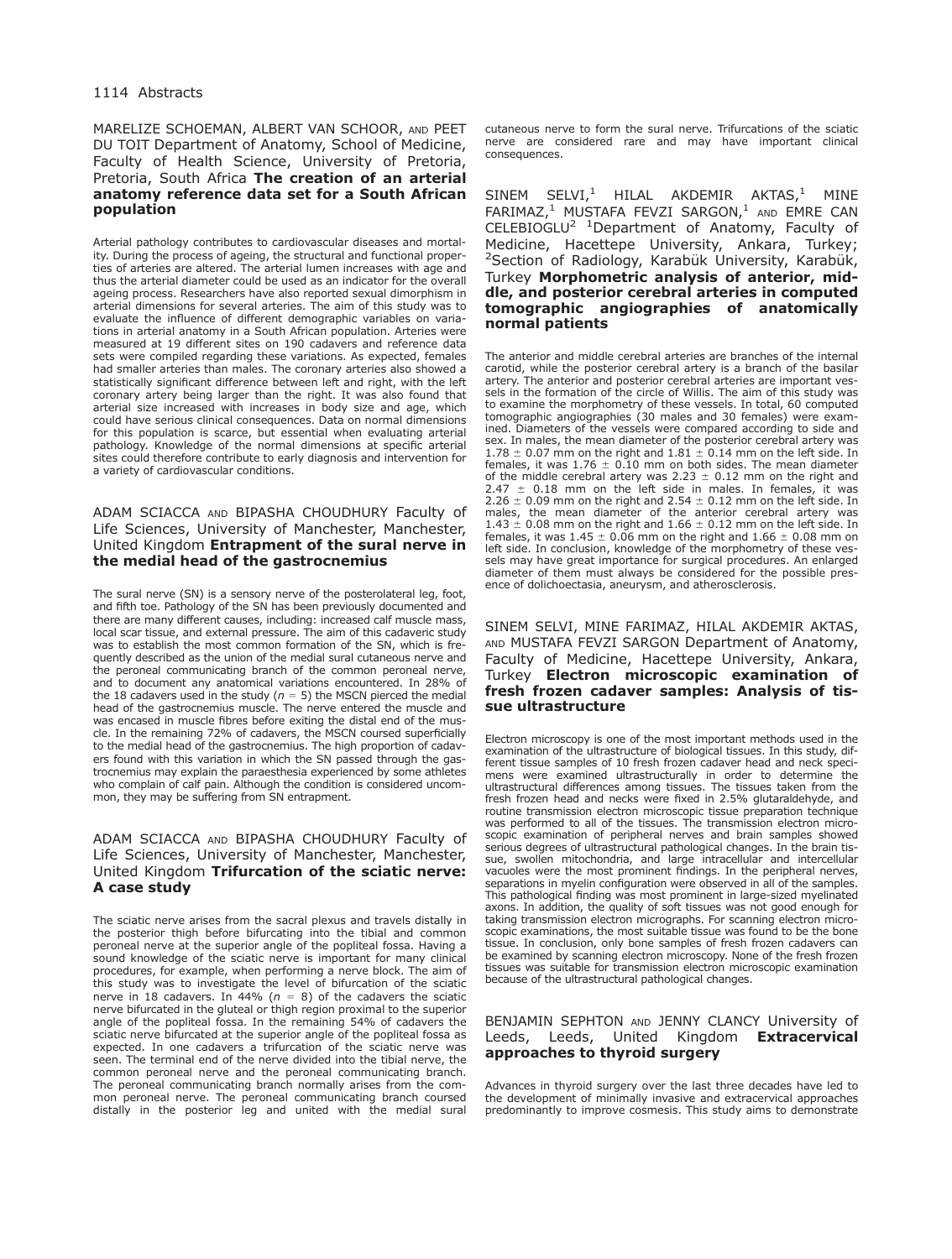the complex anatomy of the thyroid region and to explore the anatomical structures related to two extracervical approaches, the axillary approach and the anterior/breast approach. Three cadaveric dissections were undertaken to reveal the surgical anatomy of the thyroid gland and the surgical pathways related to the axillary and anterior/breast approach. The first dissection demonstrated the anatomy of the thyroid gland and its relation to structures/landmarks important in thyroid surgery. The second dissection showed the surgical pathway and anatomy associated with the axillary approach to thyroid surgery and the third dissection demonstrated the anterior/ breast approach. A flawless anatomical knowledge of the thyroid gland is essential for successful surgical outcome and to minimise the risk of complications. The extracervical axillary approach and the anterior/breast approach have been found to have good surgical outcomes and improve cosmesis. They are however associated with increased expense, longer duration of operative time and the need for surgical training. The widespread application of such approaches is therefore limited, however the drive to improve cosmesis is desirable in some patients, particularly in cultures where visible scarring is socially stigmatised. Whether universal adaptation of these techniques will occur in the future remains questionable.

# ALEXANDER SHARP, ELEANOR OWEN, ALISON LEDGER, JAMES PICKERING, AND RICHARD WAKEFIELD Leeds School of Medicine, Leeds, United Kingdom What is the value of ultrasound in anatomy teaching?

Developments in ultrasound technology have interesting prospects for teaching anatomy. This study aimed to assess the value of introducing ultrasound teaching into the MBChB anatomy curriculum at Leeds Medical School. This was a mixed-methods study utilising questionnaires, teaching observation and focus group. Questionnaire data showed students were overwhelmingly positive about the experience. Students in the focus group noticed greater appreciation of the anatomical variation between individuals and the mobile aspect of anatomy that ultrasound provides. Participants attending the ultrasound session at the beginning of their anatomy block reported struggling to gain as much from the session when lacking a solid understanding of the underlying anatomy and ultrasound theory. This suggests that ultrasound is a tool to reinforce and contextualise knowledge, and should be utilized toward the end of an anatomy module, following other teaching modalities. Findings suggested significant variation between aims and structure of teaching between facilitators. Some focused on ultrasound skills whilst others demonstrated the anatomy with varying levels of student participation. This highlights the importance of aligning the objectives of the curriculum developers, facilitators and students and having a structure in place to achieve those objectives in order to maximise the value of ultrasound in anatomy teaching.

ISABELLE LOUISE TERRY, CECILIA BRASSETT, AND JAI CHITNAVIS Human Anatomy Teaching Group, Department of Physiology, Development and Neuroscience, University of Cambridge, Cambridge, United Kingdom Clinical and magnetic resonance imaging correlations in patients with symptomatic meniscal tears of the knee

Meniscal tears are among the most common knee injuries presenting to orthopaedic clinics. The data from 104 patients who presented with knee pain and who sequentially underwent clinical assessment, magnetic resonance imaging (MRI) and arthroscopy to treat symptomatic meniscal tears were reviewed. This study aims to identify potential predictors of meniscal tears in order to obviate the need for imaging. Presenting symptoms and signs from clinical examination were quantitatively analysed to determine their association with a final diagnosis of meniscal tear. A logistical regression model was constructed to determine the strength of the relationship between each independent variable and an accurate diagnosis of meniscal tear. A positive McMurray's test was the only statistically significant variable that correlated with a meniscal tear ( $P = 0.011$ ). These results show that the McMurray's test, originally developed in the 1940 s, appears to still be clinically relevant today. Of those patients with a positive McMurray's test, 82% were confirmed as having a meniscal tear on MRI and at arthroscopy. However, in view of the above findings, it is recommended that MRI should still be used in the diagnosis of suspected meniscal tears, in order that unnecessary surgery is not undertaken.

MOHAMMED TURKI AND PHILIP J. ADDS Institute of Medical and Biomedical Education (Anatomy), St George's, University of London, London, United Kingdom Langer's axillary arch, a rare variant, and prevalence among Caucasians: A case study

During the dissection of a 79-year-old Caucasian female cadaver, a variant of Langer's axillary arch was found unilaterally in the left axilla. While Langer's axillary arches are not uncommon, this particular variant, attaching to the biceps brachii, is much rarer with a reported prevalence of only 0.25%. The case reported here, however, is only the third example of a Langer's axillary arch that has been found in the last 14 years in the Dissecting Room at St George's, University of London, giving it an overall prevalence of approximately 1.0% amongst a population of around 280 Caucasian cadavers, much lower than the reported frequency of 7%. Langer's axillary arches can be completely asymptomatic in life, but may also cause a variety of issues both clinically and surgically.

MUHAMMET BORA UZUNER, $1$  MERT OCAK, $1$  FERHAT  $GENECI$ , ISMAIL DALDAL,<sup>2</sup> ALPARSLAN SENKOYLU,<sup>2</sup> AND HAKAN HAMDI ÇELIK<sup>1' 1</sup>Department of Anatomy, Faculty of Medicine, Hacettepe University, Ankara, Turkey; <sup>2</sup>Gazi University Faculty of Medicine Department of Orthopaedics and Traumatology, Gazi, Turkey Three-dımensıonal micro-CT evaluation and reconstruction of the posterolateral spınal fusıon ın rats

Posterolateral spinal fusion (PLSF) is one of the most frequently used procedures in surgeries related to instability and deformation of the spine. In order to obtain a successful spinal fusion, among all biological factors, grafting is pivotal. Materials such as hydroxyapatite and tricalcium phosphate (TCP), which are synthetic ceramic grafts, are among the reliable materials that are used nowadays. In this study, ten Sprague-Dawley rats were used with the aim of evaluating the PLSF of the L3–L4 segment. The study involved one TCP and one control group. Rats in the first group, after decortication and facetec-tomy, were treated with TCP as a graft material. Rats in the control group were only applied decortication and facetectomy with no graft material. Eight weeks later, after sacrificing the rats, the fusion rates of the L3–L4 lumbar segment were observed via micro CT. Images were processed in the NRecon program, ossification areas were observed by making a 3D reconstruction with the CTvox program. In conclusion, whilst clear ossification areas could be observed in the images that were gained via micro CT in the TCP group, no ossification was observed in the control group.

ALPER VATANSEVER, DENİZ DEMİRYÜREK, HAKAN ÖZSOY, AND BURCU ERÇAKMAK Faculty of Medicine, Hacettepe University, Ankara, Turkey The anatomic relation between the subclavian artery and the clavicle

Clavicle fractures are very common in shoulder injuries. Although neurovascular damage during closed fractures of the clavicle are rarely seen, acute subclavian artery pseudoaneurysm, and injuries to subclavian vessels have been reported. The aim of this study was to determine the location of the subclavian artery with relation to the sternoclavicular joint and body of the clavicle. One hundred and twenty-seven patients (66 females, 61 males) were evaluated using reconstructed three-dimensional CT angiographies. The distance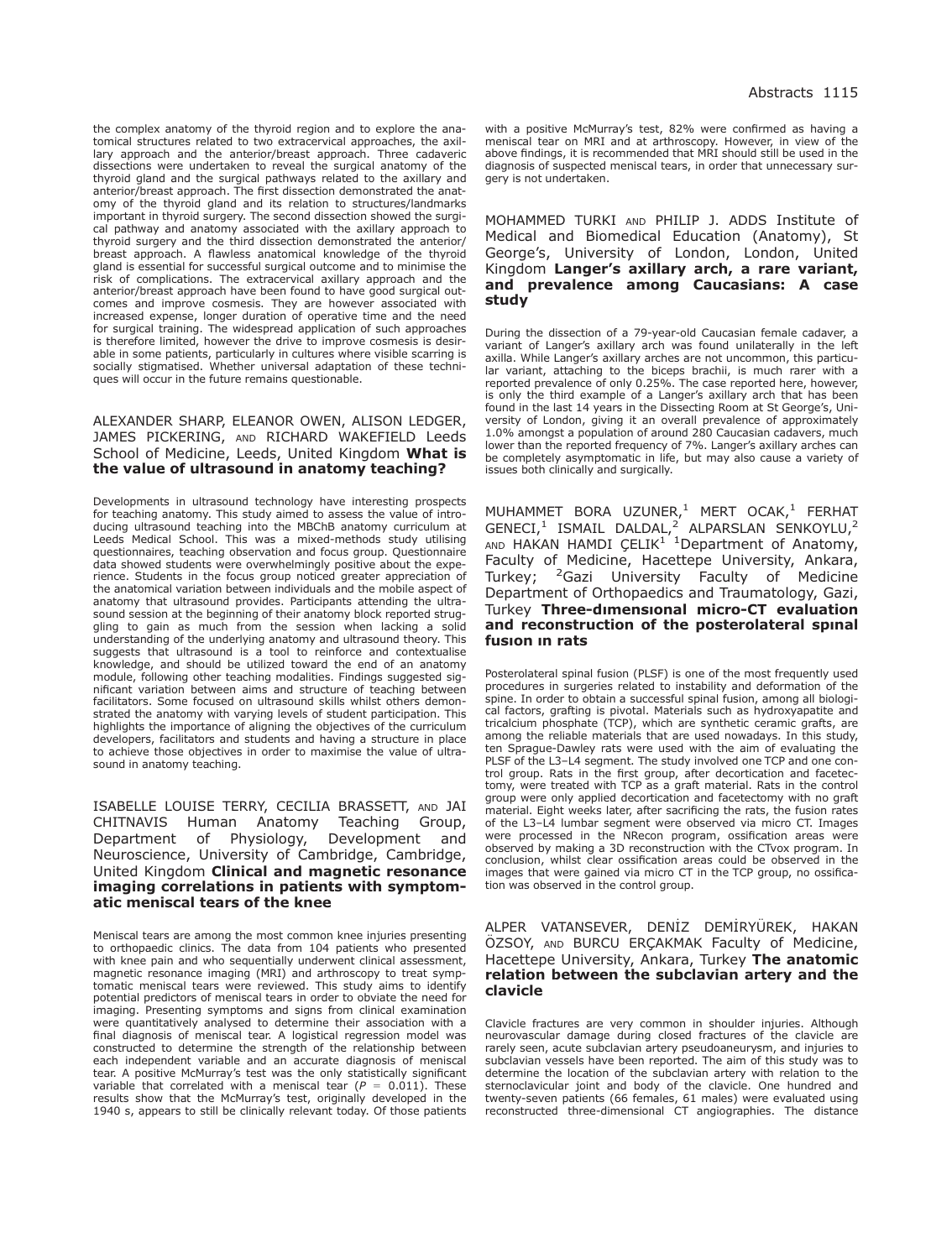between the point that the subclavian artery crosses the clavicle and the sternoclavicular joint were measured. The antero-posterior distance between the clavicle and the subclavian artery in sagittal images, and the diameter of the artery at the level of the first thoracic vertebra (T1) were also measured. Our results showed that the mean distance between the sternoclavicular joint and where the subclavian artery crosses the clavicle was 3.9 cm and mean diameter was 7.49 mm. At the level of T1, the anteroposterior distance varies from 0.91 to 4.3 cm. The subclavian artery travels further in men than women until it crosses the clavicle. Information gathered from this study will be useful to reduce injuries to the subclavian artery during management of clavicle fractures.

# ALPER VATANSEVER, DENİZ DEMİRYÜREK, MİNE ERGUN, AND HAKAN ÖZSOY Faculty of Medicine, Hacettepe University, Ankara, Turkey ATTENTION: Flexor carpi radialis has been removed from the carpal tunnel

The carpal tunnel is located between the flexor retinaculum and the carpal bones and has clinical importance due to its contents. Carpal tunnel syndrome, caused by compression of the median nerve in the carpal tunnel, is the most common diagnosed clinical syndrome worldwide. Although it is studied widely, there is no consensus about contents of the carpal tunnel. Well-known anatomy textbooks also differ regarding its contents. It is common knowledge that flexor digitorum superficialis, flexor digitorum profundus and the median nerve pass through the carpal tunnel. There is, however, discussion about the presence of the tendons of flexor pollicis longus and flexor carpi radialis inside the tunnel. Some orthopaedic and anatomy textbooks accept them as part of the contents, some do not. The aim of this study was to identify the structures inside the carpal tunnel by using MRI images of the wrist. One hundred and eighteen patients (74 females, 44 males) were evaluated. Our results showed that the tendon of flexor carpi radialis was above the flexor retinaculum within its own septal compartment while tendon of flexor pollicis longus was in the carpal tunnel in all patients.

## ABIGAIL WARD AND BIPASHA CHOUDHURY School of Medical Sciences, University of Manchester, Manchester United Kingdom Variation in shape and size of the femoral triangle, with relation to femoral hernias: A cadaveric study

In femoral hernias, abdominal viscera protrude into the femoral canal through the femoral ring, they have the potential to strangulate and often present as surgical emergencies. The dimensions of the femoral triangle may have a bearing on the occurrence of femoral hernias, as it can alter the size and shape of the femoral ring. The aim of this study was to assess the shape and size of the femoral triangle in male and female cadavers. Forty bilateral cadaveric dissections (20 males and 20 females) were performed, and measurements between the anterior superior pubic spine, pubic symphysis, and femoral triangle apex were taken. The femoral triangles were then drawn from these measurements, and overlaid. There was little difference in shape or area between genders or sides, although the male and left sided triangles where slightly larger (88.69  $vs.81.12 \text{ cm}^2$ ). One theory for the differences in femoral hernia development was the difference in femoral triangle shape and size between male and female, which may alter the size and shape of the femoral ring, however we have shown that there is no significant difference in these groups.

JOSEPH WHEATLEY,<sup>1</sup> DAVID ROBERTS,<sup>1</sup> AND ANDREW BODENHAM<sup>2</sup> <sup>1</sup>Department of Anatomy, School of Medicine, University of Leeds, Leeds, United Kingdom; <sup>2</sup> <sup>2</sup>Department of Anaesthesia, Leeds General Infirmary, Leeds, United Kingdom An anatomical study of the brachial plexus and

### surrounding structures with regard to ultrasound-guided pectoral and intercostobrachial nerve blocks

This study explored the anatomy and assessed the efficacy of novel pectoral nerve blocks. Further, it explored the anatomy of the intercostobrachial nerve and its contribution to proximal, medial arm innervation, with a view to improving the precision and reliability of the intercostobrachial nerve block. Three cadavers were dissected to exhibit the relevant anatomy and allow anatomical variation to be explored, alongside conducting a comprehensive literature review. The relationship between the pectoral branch of the thoracoacromial trunk and lateral pectoral nerve formed a consistent and reliable landmark for pectoral block when using Doppler ultrasound. The lateral cutaneous intercostal nerves emerged closer to the anterior axillary line than previously described. The anatomy of the intercostobrachial nerve was variable, as was innervation to the medial arm. Connections from the brachial plexus to the intercostobrachial nerve were noted, most commonly via the medial cutaneous nerve of the arm. The Pecs II block is a reliable and innovative way to supply perioperative analgesia for breast surgery. Intercostobrachial nerve block failure rates were attributed to imprecise needle insertion. A new method of blocking the intercostobrachial nerve near its origin using ultrasound guidance, as a modification of Pecs II block, was designed.

 $AMIR$  ZAREI<sup>1</sup> AND SAMIN AMIN<sup>2 1</sup> Leeds Radiology Academy, Leeds Teaching Hospitals NHS Trust, Leeds, United Kingdom; <sup>2</sup>Sheffield Teaching Hospitals NHS Foundation Trust, Sheffield, United Kingdom Case study: Unilateral absence of the ovary and distal uterine tube without malformations of the uterus and/or urinary tract

Unilateral absence of the ovary and distal uterine tube without malformations of the uterus and/or urinary tract is a rare anatomical finding. This study presents a case of a 72-year old nulliparous woman with this incidental observation during laparoscopic hysterectomy for endometrial malignancy. A literature review illustrated several reports of this rare anatomical variant since the advent and adaptation of diagnostic laparoscopy, indicating this variant is likely to be underdiagnosed due to its widely asymptomatic nature. In contrast to this case, all previous reports are incidental detection in principally premenopausal women investigated for abdominal pain, dysmenorrhea, or infertility. The significance of this variant on fertility is unknown, with cases of fertile and infertile women being reported. Possible aetiologies include congenital agenesis secondary to defective paramesonephric duct development and/or disruption of germ cell migration to the embryonic gonadal ridge, foetal or childhood ovarian torsion with subsequent avascular necrosis, or an acquired ipsilateral vascular anomaly. Acute symptoms would be expected with ovarian torsion, however, lack of previous gynaecological history in the current case supports congenital or an early childhood anomaly as the most likely aetiology for this anatomical variant.

ZEINATI ALEXANDER, YIN YING SIA, FREDERICK BARBER, OLAKUNBI SEGILOLA, AND NICHOLAS CLARKE Norfolk and Norwich University Hospital NHS Trust, Colney Lane, Norwich, United Kingdom "A case of the mirror image": Case report demonstrating the radiological findings of Kartagener's syndrome

Primary cilliary dyskinesia (PCD) also known as Kartagener's syndrome, is an uncommon autosomal recessive disorder that results in neonatal respiratory distress, chronic oto-sino-pulmonary disease and male infertility. Situs inversus is present in 50% of individuals with the condition. Initially identified as a triad of chronic sinusitis, bronchiectasis, and situs inversus by Kartagener in 1933, later findings of